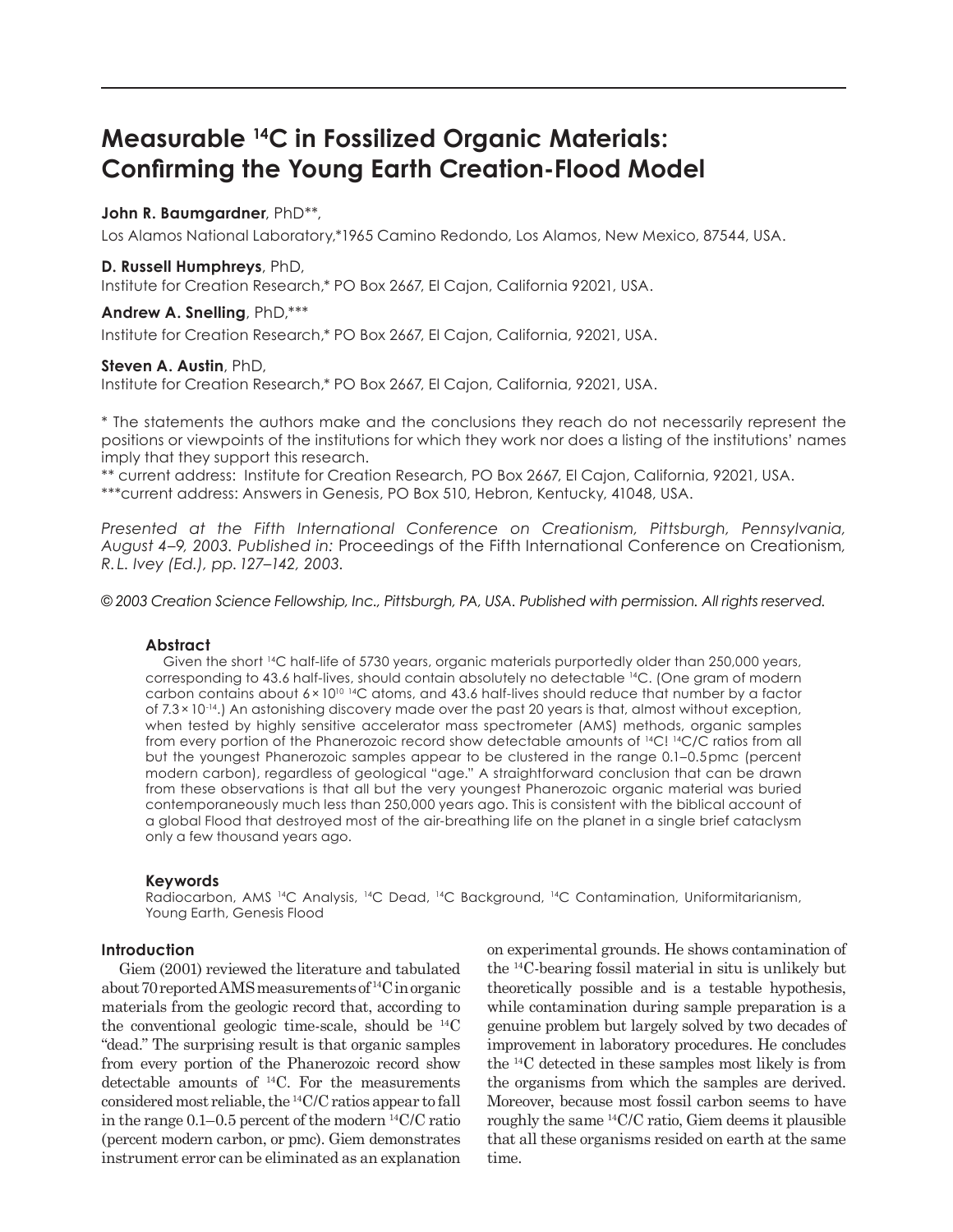Anomalous 14C in fossil material actually has been reported from the earliest days of radiocarbon dating. Whitelaw (1970), for example, surveyed all the dates reported in the journal *Radiocarbon* up to 1970, and he commented that for all of the over 15,000 specimens reported, "All such matter is found datable within 50,000 years as published." The specimens included coal, oil, natural gas, and other allegedly ancient material. The reason these anomalies were not taken seriously is because the older beta-decay counting technique had difficulty distinguishing genuine low levels of 14C in the samples from background counts due to cosmic rays. The AMS method, besides its inherently greater sensitivity, does not have this complication of spurious counts due to cosmic rays. In retrospect, it is likely that many of the beta-counting analyses were indeed truly detecting intrinsic 14C.

Measurable 14C in pre-Flood organic materials fossilized in Flood strata therefore appears to represent a powerful and testable confirmation of the young earth Creation-Flood model. It was on this basis that Snelling (1997, 1998, 1999, 2000a, b) analyzed the 14C content of fossilized wood conventionally regarded as 14C "dead" because it was derived from Tertiary, Mesozoic, and upper Paleozoic strata having conventional radioisotope ages of 40 to 250 million years. All samples were analyzed using AMS technology by a reputable commercial laboratory with some duplicate samples also tested by a specialist laboratory in a major research institute. Measurable 14C was obtained in all cases. Values ranged from  $7.58 \pm 1.11$  pmc for a lower Jurassic sample to  $0.38 \pm 0.04$  pmc for a middle Tertiary sample (corresponding to  $^{14}$ C "ages" of  $20,700\pm1200$ to  $44,700+950$  years BP, respectively). The  $\delta^{13}$ C values for the samples clustered around –25‰, as expected for organic carbon in plants and wood. The 14C measured in these fossilized wood samples does not conform to a simple pattern, however, such as constant or decreasing with increasing depth in the geologic record (increasing conventional age). On the contrary, the middle Tertiary sample yielded the least 14C, while the Mesozoic and upper Paleozoic samples did not contain similar 14C levels as might be expected if these represent pre-Flood trees. The issue then of how uniformly the 14C may have been distributed in the pre-Flood world we concluded would likely be an important one. Therefore, our RATE team decided to undertake further 14C analyses on a new set of samples to address this issue as well as to confirm the remarkable 14C levels reported in the radiocarbon literature for Phanerozoic material.

# **14C Measured in Samples Conventionally Dated Older Than 100,000 Years**

Giem (2001) compiled a long list of AMS

measurements made on samples that, based on their conventional geological age, should be 14C "dead." These measurements were performed in many different laboratories around the world and reported in the standard peer-reviewed literature, mostly in the journals *Radiocarbon* and *Nuclear Instruments and Methods in Physics Research B*. Despite the fact that the conventional uniformitarian age for these samples is well beyond 100,000 years (in most cases it is tens to hundreds of millions of years), it is helpful nonetheless to be able to translate 14C/C ratios into the equivalent uniformitarian 14C age under the standard uniformitarian assumptions of an approximately constant 14C production rate and an approximately constant biospheric carbon inventory, extrapolated into the indefinite past. This conversion is given by the simple formula,  $pmc = 100 \times 2^{-t/5730}$ , where t is the time in years. Applying this formula, one obtains values of  $0.79$  pmc for  $t = 40,000$  years,  $0.24$  for  $t = 50,000$  years, 0.070 pmc for 60,000 years, 0.011 pmc for 75,000 years, and .001 pmc for 95,000 years, as shown in graphical form in Figure 1.



Figure 1. Uniformitarian age as a function of <sup>14</sup>C/C ratio in percent modern carbon. The uniformitarian approach for interpreting the 14C data assumes a constant 14C production rate and a constant biospheric carbon inventory extrapolated into the indefinite past. It does not account for the possibility of a recent global catastrophe that removed a large quantity of carbon from the biospheric inventory.

Table 1 contains most of Giem's (2001) data plus data from some more recent papers. Included in the list are a number of samples from Precambrian, that is, what we consider non-organic pre-Flood settings. Most of the graphite samples with 14C/C values below 0.05 pmc are in this category.

We display the published AMS values of Table 1 in histogram format in Figure 2. We have separated the source material into three categories, (1) those (mostly graphites) that are likely from Precambrian geological settings and unlikely to contain biological carbon, (2)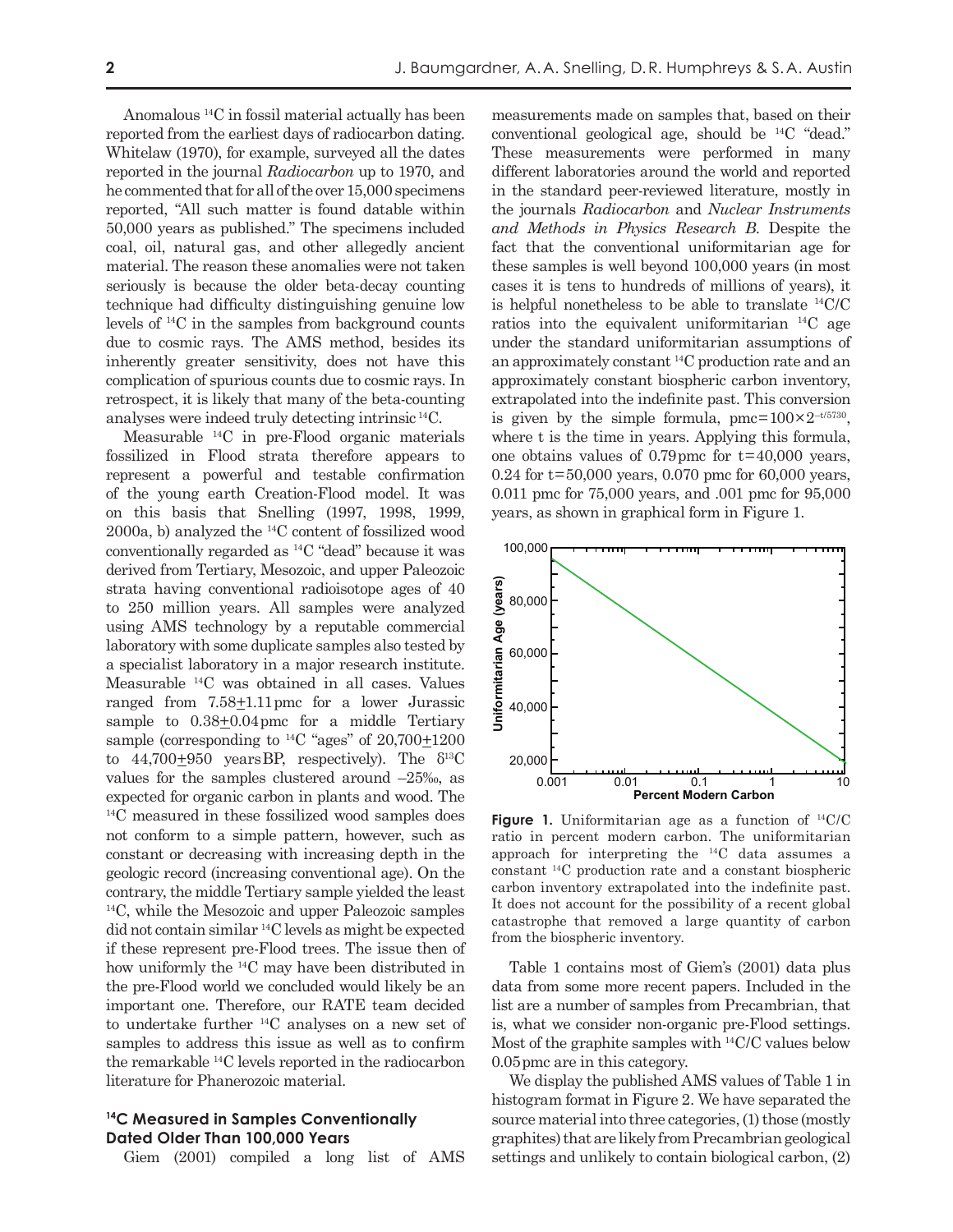those that are clearly of biological affinity, and (3) those (mostly marbles) whose biological connection is uncertain. We show categories (1) and (2) in Figure  $2(a)$  and  $2(b)$ , respectively, and ignore for these purposes samples in category (3). Some caution is in order with respect to the sort of comparison implicit in Table 1 and Figure 2. In some cases the reported values have a "background" correction, typically on the order of 0.07 pmc, subtracted from the raw measured values, while in other cases such a correction has not been made. In most cases, the graphite results do not include such "background" corrections since they are usually intended themselves to serve as procedural blanks. Therefore, Figure 2 is to be understood only as a low precision means for comparing these AMS results.

We draw several observations from this comparison, imprecise as it may be. First, the set of samples with biological affinity display a mean value significantly different from those without such affinity. In terms of the standard geological timescale, all these samples should be equally 14C dead. The samples with biological affinity display an unambiguously higher mean than those without such affinity, 0.29 versus 0.06 pmc. A second observation is that the variation in 14C content for the biological samples is large. Although a peak in the distribution occurs at about 0.2 pmc, the mean value is near 0.3 pmc with a standard deviation of 0.16 pmc. This large spread in  $^{14}$ C content invites an explanation. A third observation, although weaker that the first two, is that the distribution of values for non-biogenic material displays a peak offset from zero. This may provide a hint that carbon never cycled through living organisms—in most cases locked away in Precambrian geological settings—may actually contain a low level of intrinsic 14C.

#### **Coping with Paradigm Conflict**

How do the various 14C laboratories around the world deal with the reality that they measure significant amounts of 14C, far above the detection threshold of their instruments, in samples that should be 14C dead according to the standard geological timescale? A good example can be found in a recent paper by Nadeau*,* Grootes, Voelker, Bruhn, Duhr, & Oriwall (2001) entitled, "Carbonate 14C background: Does it have multiple personalities?" The authors are with the Leibnitz Laboratory at Christian-Albrechts University in Kiel, Germany. Many of the samples they analyze are shells and foraminifera tests from sediment cores. It would very useful to them if they could extend the range for which they could date such biological carbonate material from roughly 40,000 years ago (according to their uniformitarian assumptions), corresponding to about 1 pmc, toward the 0.002 pmc limit of their AMS instrument, corresponding to about 90,000 years in terms of uniformitarian assumptions. The reason they are presently stuck at this 40,000-year barrier is that they consistently and reproducibly measure 14C levels approaching 1 pmc in shells and foraminifera from depths in the record where, according to the standard geological timescale, there should be no detectable  $^{14}C$ .

Their paper reports detailed studies they have carried out to attempt to understand the source of this 14C. They investigated shells from a late Pleistocene coring site in northwestern Germany dated by U/Th methods at 120,000 years. The mean 14C levels measured in the shells of six different species of mussels and snails varied from 0.1 to 0.5 pmc. In the case of one species, *Spisula subtruncata*, measurements were made on both the outside and inside of the shell



**Figure 2.** Distribution of <sup>14</sup>C values for (a) non-biogenic samples and (b) biogenic samples from Table 1. Given their position in the geological record, all these samples should contain no detectable 14C according to the standard geological time scale.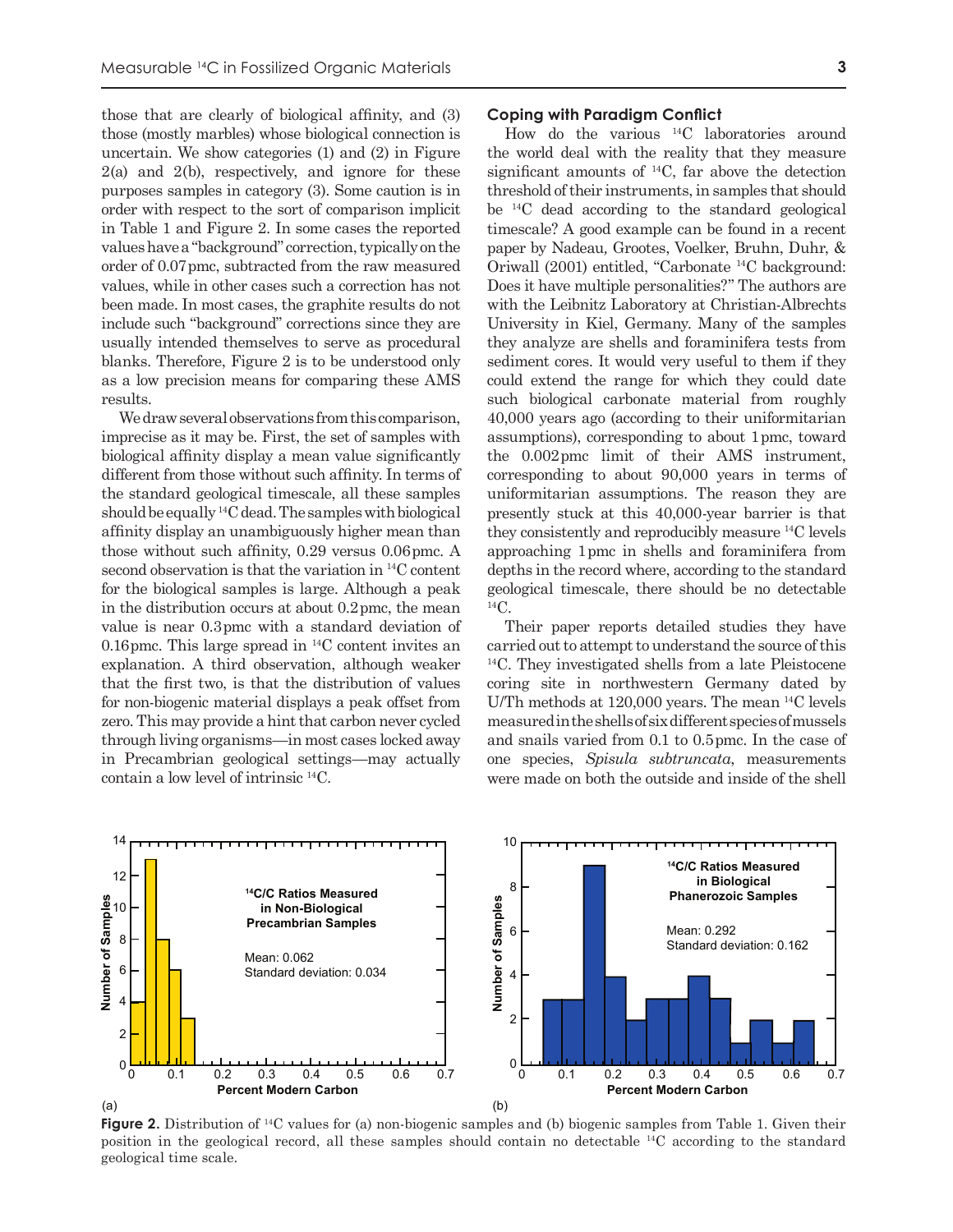| <b>Item</b>                                        | $14$ C/C (pmc)<br>$(\pm 1 S.D.)$       | <b>Material</b>                   | <b>Reference</b>                                                                                                                         |
|----------------------------------------------------|----------------------------------------|-----------------------------------|------------------------------------------------------------------------------------------------------------------------------------------|
| $\overline{1}$                                     | $0.71 \pm ?$ *                         | Marble                            | Aerts-Bijma, Meijer, & van der Plicht (1997)                                                                                             |
|                                                    | $0.65 \pm 0.04$                        | Shell                             | Beukens (1990)                                                                                                                           |
|                                                    | $0.61 \pm 0.12$                        | Foraminifera                      | Arnold, Bard, Maurice, & Duplessy (1987)                                                                                                 |
|                                                    | $0.60 \pm 0.04$                        | Commercial graphite               | Schmidt, Balsley, & Leach (1987)                                                                                                         |
| $\frac{2}{\sqrt{3}}\frac{1}{\sqrt{1-\frac{1}{2}}}$ | $0.58 \pm 0.09$                        | Foraminifera (Pyrgo murrhina)     | Nadeau, Grootes, Voelker, Bruhn, Dugr, & Oriwall (2001)                                                                                  |
|                                                    | $0.54 \pm 0.04$                        | Calcite                           | Beukens (1990)                                                                                                                           |
|                                                    | $0.52 \pm 0.20$                        | Shell (Spisula subtruncata)       | Nadeau et al                                                                                                                             |
|                                                    | $0.52 \pm 0.04$                        | Whale bone                        | Jull, Donahue, Hatheway, Linick, & Toolin (1986)                                                                                         |
| $\frac{8}{9}$                                      | $0.51 \pm 0.08$                        | Marble                            | Gulliksen & Thomsen (1992)                                                                                                               |
| 10                                                 | $0.5 \pm 0.1$                          | Wood, 60Ka                        | Gillespie & Hedges (1984)                                                                                                                |
| $\overline{11}$                                    | $0.46 \pm 0.03$                        | Wood                              | <b>Beukens (1990)</b>                                                                                                                    |
| 12                                                 | $0.46 \pm 0.03$                        | Wood                              | Vogel, Nelson, & Southon (1987)                                                                                                          |
| 13                                                 | $0.44 \pm 0.13$                        | Anthracite                        | Vogel et al                                                                                                                              |
| 14                                                 | $0.42 \pm 0.03$                        | Anthracite                        | Grootes, Stuiver, Farwell, Leach, & Schmidt (1986)                                                                                       |
| 15                                                 | $0.401 \pm 0.084$                      | Foraminifera (untreated)          | Schleicher, Grootes, Nadeau, & Schoon (1998)                                                                                             |
| 16                                                 | $0.40 \pm 0.07$                        | Shell (Turitella communis)        | Nadeau                                                                                                                                   |
| 17                                                 | $0.383 \pm 0.045$                      | Wood (charred)                    | Snelling (1997)                                                                                                                          |
| $\overline{18}$                                    | $0.358 \pm 0.033$                      | Anthracite                        | <b>Beukens (1992)</b>                                                                                                                    |
| 19                                                 | $0.35 \pm 0.03$                        | Shell (Varicorbula gibba)         | Nadeau et al                                                                                                                             |
| 20                                                 | $0.342 \pm 0.037$                      | Wood                              | <b>Beukens (1992)</b>                                                                                                                    |
| $\overline{21}$                                    | $0.34 \pm 0.11$                        | Recycled graphite                 | Arnold et al (1987)                                                                                                                      |
| $\overline{22}$                                    | $0.32 \pm 0.06$                        | Foraminifera                      | Gulliksen & Thomsen (1992)                                                                                                               |
| 23                                                 | $0.3 + ?$                              | Coke                              | Terrasi, Campajola, Brondi, Cipriano, D'Onofrio, Fioretto, Ro-                                                                           |
|                                                    |                                        |                                   | mano, Azzi, Bella, & Tuniz (1990)                                                                                                        |
| 24                                                 | $0.3 + ?$                              | Coal                              | Schleicher et al                                                                                                                         |
| 25                                                 | $0.26 \pm 0.02$                        | Marble                            | Schmidt et al                                                                                                                            |
| 26                                                 | $0.2334\pm0.061$                       | Carbon powder                     | McNichol, Gagnon, Osborne, Hutton, Von Reden, & Schneider                                                                                |
|                                                    |                                        |                                   | (1995)                                                                                                                                   |
| $\overline{27}$                                    | $0.23 \pm 0.04$                        | Foraminifera (mixed species avg.) | Nadeau et al                                                                                                                             |
| 28                                                 | $0.211 \pm 0.018$                      | Fossil wood                       | Beukens (1990)                                                                                                                           |
| 29                                                 | $0.21 \pm 0.02$                        | Marble                            | Schmidt et al                                                                                                                            |
| 30                                                 | $0.21 \pm 0.06$                        | CO <sub>2</sub>                   | Grootes et al                                                                                                                            |
| $\overline{31}$                                    | $0.20 - 0.35*$ (range)                 | Anthracite                        | Aerts-Bijma et al                                                                                                                        |
| $\frac{32}{ }$                                     | $0.20 \pm 0.04$                        | Shell (Ostrea edulis)             | Nadeau et al                                                                                                                             |
| 33                                                 | $0.20 \pm 0.04$                        | Shell (Pecten opercularis)        | Nadeau et al                                                                                                                             |
| 34                                                 | $0.2 \pm 0.1*$                         | Calcite                           | Donahue, Beck, Biddulpoh, Burr, Courtney, Damon, Hatheway,<br>Hewitt, Jull, Lange, Lifton, Maddock, McHargue, O'Malley, Toolin<br>(1997) |
| 35                                                 | $0.198 + 0.060$                        | Carbon powder                     | McNichol et al                                                                                                                           |
| 36                                                 | $0.18 \pm 0.05$ (range?)               | Marble                            | Van der Borg, Alderliesten, de Jong, van den Brink, de Haas,<br>Kersemaekers, & Raaymakers (1997)                                        |
| $\overline{37}$                                    | $0.18 \pm 0.03$                        | Whale bone                        | Gulliksen & Thomsen                                                                                                                      |
| 38                                                 | $0.18 \pm 0.03$                        | Calcite                           | Gulliksen & Thomsen                                                                                                                      |
| 39                                                 | $0.18\pm0.01**$                        | Anthracite                        | Nelson, Vogel, Southon, & Brown (1986)                                                                                                   |
| 40                                                 | $0.18 + ?$                             | Recycled graphite                 | Van der Borg et al                                                                                                                       |
| 41                                                 | $0.17 \pm 0.03$                        | Natural gas                       | Gulliksen & Thomsen                                                                                                                      |
| 42                                                 | $0.166 \pm 0.008$                      | Foraminifera (treated)            | Schleicher et al                                                                                                                         |
| 43                                                 | $0.162 + ?$                            | Wood                              | Kirner, Burkey, Taylor, & Southon (1997)                                                                                                 |
| 44                                                 | $0.16 \pm 0.03$                        | Wood                              | Gulliksen & Thomsen                                                                                                                      |
| 45                                                 | $0.154 \pm ?$ **                       | Anthracite coal                   | Schmidt et al                                                                                                                            |
| 46                                                 | $0.152 \pm 0.025$                      | Wood                              | <b>Beukens (1990)</b>                                                                                                                    |
| 47                                                 | $0.142 \pm 0.023$                      | Anthracite                        | Vogel et al.                                                                                                                             |
| 48                                                 | $0.142 \pm 0.028$                      | $CaC2$ from coal                  | Gurfinkel (1987)                                                                                                                         |
| 49                                                 | $0.14 \pm 0.02$                        | Marble                            | Schleicher et al                                                                                                                         |
| 50                                                 | $0.13 \pm 0.03$                        | Shell (Mytilus edulis)            | Nadeau et al                                                                                                                             |
| 51                                                 | $0.130 \pm 0.009$                      | Graphite                          | Gurfinkel                                                                                                                                |
| 52                                                 | $0.128 \pm 0.056$                      | Graphite                          | Vogel et al                                                                                                                              |
| 53                                                 | $0.125 \pm 0.060$                      | Calcite                           | Vogel et al                                                                                                                              |
| 54                                                 | $0.12 \pm 0.03$                        | Foraminifera (N. pachyderma)      | Nadeau et al                                                                                                                             |
| 55                                                 | $0.112 \pm 0.057$                      | Bituminous coal                   | Kitagawa, Masuzawa, Makamura, & Matsumoto (1993)                                                                                         |
| 56                                                 | $0.1 \pm 0.01$                         | Graphite (NBS)                    | Donahue et al (1997)                                                                                                                     |
| 57                                                 | $0.1 \pm 0.05$                         | Petroleum, cracked                | Gillespie & Hedges                                                                                                                       |
| $\overline{58}$                                    | $0.098 \pm 0.009*$                     | Marble                            | Schleicher et al                                                                                                                         |
| 59                                                 | $0.092 \pm 0.006$                      | Wood                              | Kirner, Taylor, & Southon (1995)                                                                                                         |
| 60                                                 | $0.09 - 0.18*$ (range)                 | Graphite powder                   | Aerts-Bijma et al                                                                                                                        |
| 61                                                 | $0.09 - 0.13*$ (range)                 | Fossil CO <sub>2</sub> gas        | Aerts-Bijma et al                                                                                                                        |
| 62                                                 | $0.089 \pm 0.017$<br>$0.081 \pm 0.019$ | Graphite<br>Anthracite            | Arnold et al<br>Beukens (1992)                                                                                                           |
| 63<br>64                                           | $0.08 + ?$                             | Natural Graphite                  | Donahue et al.                                                                                                                           |
| 65                                                 | $0.080 \pm 0.028$                      | Cararra marble                    | Nadeau et al.                                                                                                                            |
| 66                                                 | $0.077 \pm 0.005$                      | <b>Natural Gas</b>                | <b>Beukens (1992)</b>                                                                                                                    |
| 67                                                 | $0.076 \pm 0.009$                      | Marble                            | Beukens (1992)                                                                                                                           |
| 68                                                 | $0.074 \pm 0.014$                      | Graphite powder                   | Kirner et al. (1995)                                                                                                                     |

Table 1. AMS measurements on samples conventionally deemed <sup>14</sup>C "dead."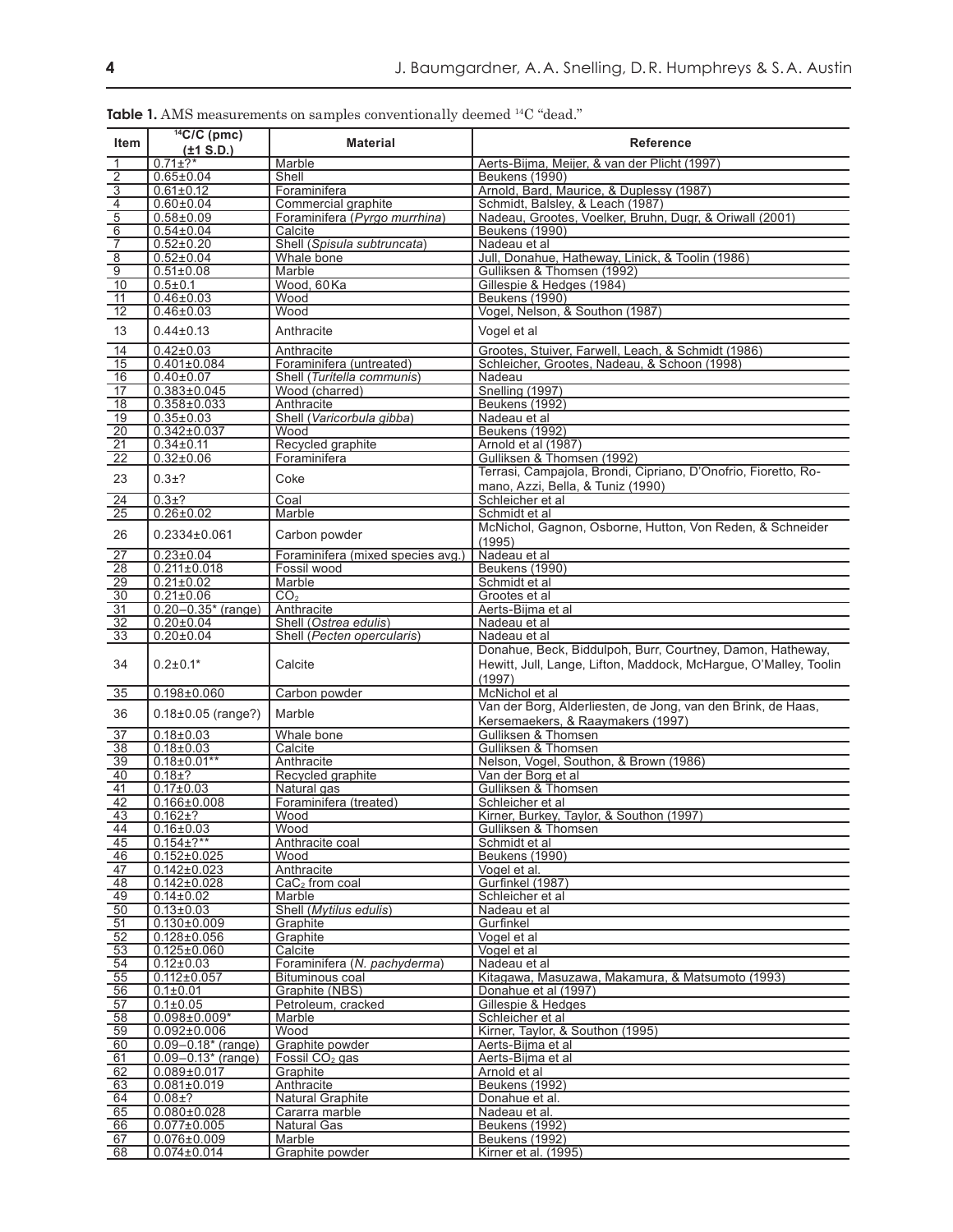| <b>Item</b>                                                                                                 | $14$ C/C (pmc)<br>(±1 S.D.) | <b>Material</b>                 | <b>Reference</b>                                                                                                    |
|-------------------------------------------------------------------------------------------------------------|-----------------------------|---------------------------------|---------------------------------------------------------------------------------------------------------------------|
| 69                                                                                                          | $0.07 + ?$                  | Graphite                        | Kretschmer, Anton, Benz, Blasche, Erler, Finckh, Fischer, Ker-<br>scher, Kotva, Klein, Leigart, & Morgenroth (1998) |
| 70                                                                                                          | $0.068 \pm 0.028$           | Calcite (Icelandic double spar) | Nadeau et al                                                                                                        |
| $\overline{71}$                                                                                             | $0.068 \pm 0.009$           | Graphite (fresh surface)        | Schmidt et al                                                                                                       |
| $\frac{1}{72}$                                                                                              | $0.06 - 0.11$ (range)       | Graphite (200 Ma)               | Nakai, Nakamura, Kimura, Sakase, Sato, & Sakai (1984)                                                               |
| $\overline{73}$                                                                                             | $0.056 \pm ?$               | Wood (selected data)            | Kirner, Burky, Taylor, & Southon (1997)                                                                             |
| 74                                                                                                          | $0.05 \pm 0.01$             | Carbon                          | Wild, Golser, Hille, Kutschera, Priller, Puchegger, Rom, & Steier<br>(1998)                                         |
| $\overline{75}$                                                                                             | $0.05 \pm ?$                | Carbon-12 (mass sp.)            | Schmidt et al                                                                                                       |
| 76                                                                                                          | $0.045 - 0.012$<br>(m0.06)  | Graphite                        | Grootes et al                                                                                                       |
| 77                                                                                                          | $0.04 \pm 2^{*}$            | Graphite rod                    | Aerts-Bijma et al                                                                                                   |
| 78                                                                                                          | $0.04 \pm 0.01$             | Graphite (Finland)              | Bonani, Hofmann, Horenzoni, Nessi, Suter, & Wölffi (1986)                                                           |
| $\overline{79}$                                                                                             | $0.04 \pm 0.02$             | Graphite                        | Van der Borg                                                                                                        |
| $\begin{array}{r}\n 80 \\ \hline\n 81 \\ \hline\n 82 \\ \hline\n 83 \\ \hline\n 84 \\ \hline\n \end{array}$ | $0.04 \pm 0.02$             | Graphite (Ceylon)               | Bird, Ayliffe, Fifield, Turney, Cresswell, Barrows, & David (1999)                                                  |
|                                                                                                             | $0.036 \pm 0.005$           | Graphite (air)                  | Schmidt et al                                                                                                       |
|                                                                                                             | $0.033 \pm 0.013$           | Graphite                        | Kirner et al (1995)                                                                                                 |
|                                                                                                             | $0.03 \pm 0.015$            | Carbon powder                   | Schleicher et al                                                                                                    |
|                                                                                                             | $0.030 \pm 0.007$           | Graphite (air redone)           | Schmidt et al                                                                                                       |
| 85                                                                                                          | $0.029 \pm 0.006$           | Graphite (argon redone)         | Schmidt et al                                                                                                       |
|                                                                                                             | $0.029 \pm 0.010$           | Graphite (fresh surface)        | Schmidt et al                                                                                                       |
| $\frac{86}{87}$                                                                                             | $0.02 \pm ?$                | Carbon powder                   | Pearson, McNichol, Schneider, & Von Reden (1989)                                                                    |
| $\begin{array}{r}\n 88 \\ \hline\n 89 \\ \hline\n 90\n \end{array}$                                         | $0.019 \pm 0.009$           | Graphite                        | Nadeau et al                                                                                                        |
|                                                                                                             | $0.019 \pm 0.004$           | Graphite (argon)                | Schmidt et al                                                                                                       |
|                                                                                                             | $0.014 \pm 0.010$           | $CaC2$ (technical grade)        | <b>Beukens (1993)</b>                                                                                               |

\*Estimated from graph

\*\*Lowest value of multiple dates

of a single individual specimen. The average 14C value for the outside of the shell was 0.3 pmc, while for the inside it was 0.67. At face value, this suggests the <sup>14</sup>C/C ratio more than doubled during the lifetime of this organism. Most of their foraminifera were from a Pleistocene core from the tropical Atlantic off the northwest coast of Africa dated at 455,000 years. The foraminifera from this core showed a range of 14C values from 0.16 to 0.4 pmc with an average, taken over 115 separate measurements, of 0.23 pmc. A benthic species of foraminifera from another core, chosen because of its thick shell and smooth surface in the hope its "contamination" would be lower, actually had a higher average <sup>14</sup>C level of 0.58 pmc!

The authors then performed a number of experiments involving more aggressive pretreatment of the samples to attempt to remove contamination. These included progressive stepwise acid hydrolization of the carbonate samples to  $CO<sub>o</sub>$ gas and 14C measurement of each of four separate gas fractions. They found a detectable amount of surface contamination was present in the first fraction collected, but it was not large enough to make the result from the final gas fraction significantly different from the average value. They also leached samples in hydrochloric acid for two hours and cracked open the foraminifera shells to remove secondary carbonate from inside, but these procedures did not significantly alter the measured 14C values.

The authors summarize their findings in the abstract of their paper as follows,

The results … show a species-specific contamination that reproduces over several individual shells and foraminifera from several sediment cores. Different cleaning attempts have proven ineffective, and even stronger measures such as progressive hydrolization or leaching of the samples prior to routine preparation, did not give any indication of the source of contamination.

In their conclusion they state,

The apparent ages of biogenic samples seem species related and can be reproduced measuring different individuals for larger shells or even different sediment cores for foraminifera. Although tests showed some surface contamination, it was not possible to reach lower 14C levels through cleaning, indicating the contamination to be intrinsic to the sample.

They continue,

So far, no theory explaining the results has survived all the tests. No connection between surface structure and apparent ages could be established.

The measurements reported in this paper obviously represent serious anomalies relative to what should be expected in the uniformitarian framework. There is a clear conflict between the measured levels of 14C in these samples and the dates assigned to the geological setting by other radioisotope methods. The measured <sup>14</sup>C levels, however, are far above instrument threshold and also appear to be far above contamination levels arising from sample processing. Moreover, the huge difference in 14C levels among species co-existing in the same physical sample violates the assumption that organisms living together in the same environment should share a common 14C/C ratio. The position the authors take in the face of these conflicts is that this 14C, which should not be present according to their framework, represents "contamination" for which they currently have no explanation. On the other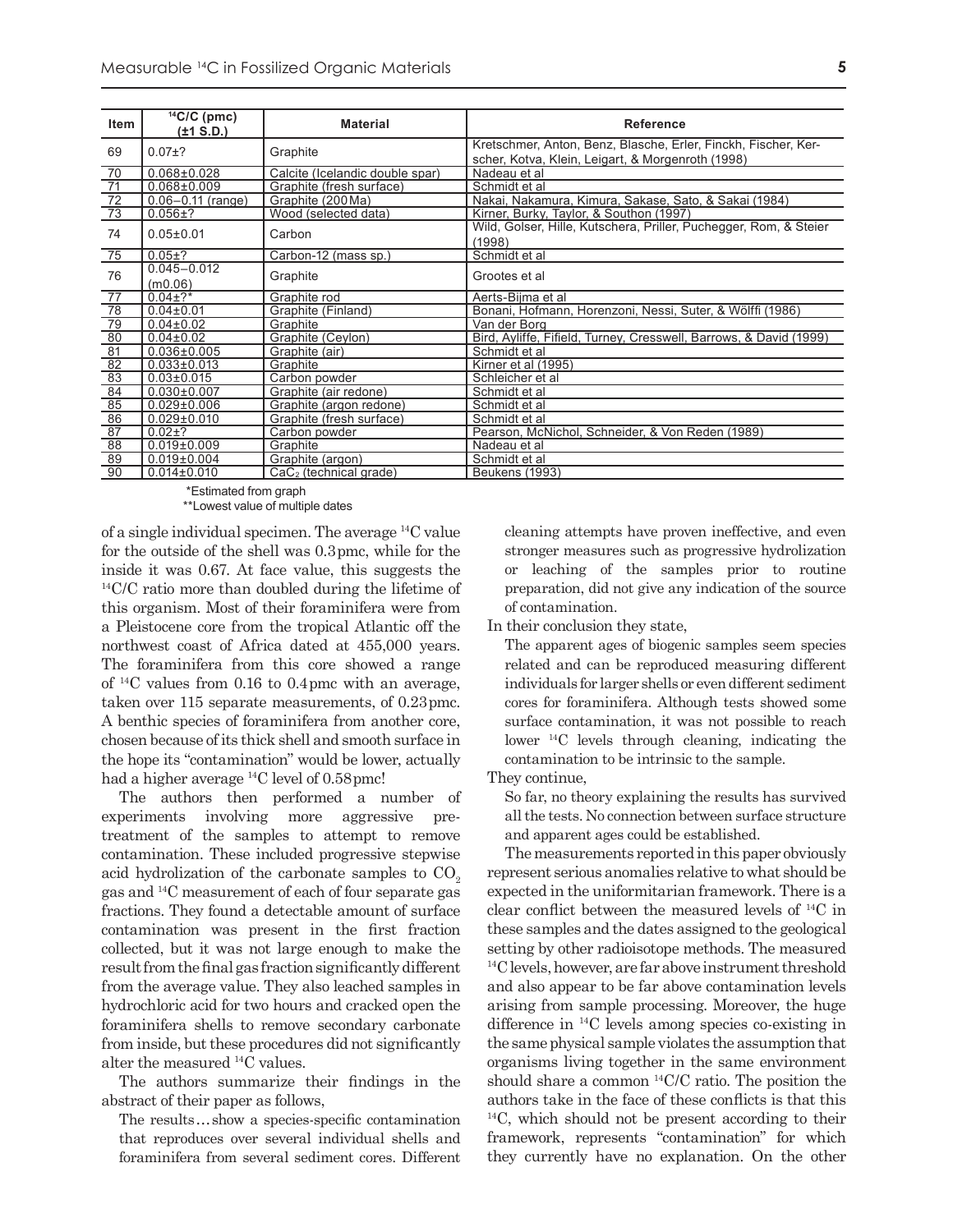hand, in terms of the framework of a young earth and a recent global Flood, these measurements provide important clues these organisms are much younger than the standard geological timescale would lead one to suspect.

This same approach of treating measurable and reproducible 14C values in samples that ought to be 14C dead, given their position in the geological record, as "contamination" is found throughout the current literature. Bird, Ayliffe, Fifield, Turney, Cresswell, Barrows, & David (1999), for example, freely acknowledge "contamination" in old samples leads to a "radiocarbon barrier:"

Detecting sample contamination and verifying the reliability of the ages produced also becomes more difficult as the age of the sample increases. In practice this means that many laboratories will only quote  $14C$  ages to about 40 ka BP (thousands of  $14C$  years before present), with ages greater than this generally considered to be "infinite," or indistinguishable from procedural blanks. The so-called "radiocarbon barrier" and the difficulty of ensuring that ages are reliable at <1% modern carbon levels has limited research in many disciplines.

This statement is in the context of a high precision AMS facility the authors use, capable of measuring  $^{14}$ C levels in the range of  $\leq 0.01$  pmc.

In their paper they describe a strategy for eliminating various types of genuine contamination commonly associated with charcoal samples. A main component of this strategy is a stepped combustion procedure in which the sample is oxidized to  $CO<sub>o</sub>$ in a stepwise manner, at temperatures of  $330^{\circ}$ C, 630°C, and 850°C, with the resulting  $CO<sub>2</sub>$  fractions analyzed separately using AMS. Oxidation of most of any surficial contamination generally occurs at the lowest temperature, and the 14C level of the highest temperature fraction is generally considered the one representing the least contaminated portion of the sample. The variation among the three fractions is considered a general indicator of the overall degree of contamination. They apply this approach to analysis of charcoal from one of the early sites of human occupation in Australia.

Included in their paper is considerable discussion of what is known as a "procedural blank," or a sample that represents effectively infinite 14C age. For this they use what they refer to as "radiocarbon-dead" graphite from Ceylon. They apply their stepped combustion procedure, using only the highest temperature fraction, on 14 such graphite samples to get a composite value of 0.04±0.02 pmc for this background material. They note that a special pre-treatment they use for charcoal samples applied to four of the 14 samples yielded results indistinguishable from the other 10 graphite samples that had no pre-treatment.

They further note that sample size variation between 0.1 and 2.2 mg among the 14 samples also made no difference in the results. From this they acknowledge, "the few 14C atoms observed may already be present in the Ceylon graphite itself." Indeed, they offer no explanation for the fact that this graphite displays 14C levels well above the detection threshold of their AMS system other than it might be inherent to the graphite itself.

Measuring notable levels of 14C in samples intended as procedural blanks or "background" samples is a phenomenon that has persisted from the earliest days of AMS down to the present time. For example, Vogel, Nelson, & Southon (1987) describe their thorough investigation of the potential sources and their various contributions to the 14C background in their AMS system. The material they used for the blank in their study was anthracite coal from a deep mine in Pennsylvania. An important part of their investigation was variation of the sample size of the blank by a factor of 2000, from  $10 \mu$ g to  $20 \text{ mg}$ . They found that samples  $500 \mu$ g and larger displayed a <sup>14</sup>C concentration of 0.44±0.13 pmc, independent of sample size, implying this  ${}^{14}$ C was intrinsic to the anthracite material itself. For samples smaller than 500 µg, the measured 14C could be explained in terms of this intrinsic 14C, plus contamination by a constant amount of modern carbon that seemed to be present regardless of sample size. After many careful experiments, the authors concluded that the main source of this latter contamination was atmospheric  $\mathrm{CO}_2$  adsorbed within the porous Vicor glass used to encapsulate the coal sample in its combustion to  $CO<sub>2</sub>$  at 900°C. Another source of smaller magnitude was  $CO<sub>2</sub>$  and  $CO<sub>1</sub>$ adsorbed on the walls of the graphitization apparatus retained from reduction of earlier samples. It was found that filling the apparatus with water vapor at low pressure and then evacuating the apparatus before the next graphitization mostly eliminated this memory effect. Relative to these two sources, measurements showed that storage and handling of the samples, contamination of the copper oxide used in combustion, and contamination of the iron oxide powder used in the graphitization were effectively negligible. And when the sample size was greater than  $500 \mu g$ , the intrinsic  $^{14}$ C in the coal swamped all the sources of real 14C contamination. Rather than deal with the issue of the nature of the 14C intrinsic to the anthracite itself, the authors merely refer to it as "contamination of the sample in situ", "not [to be] discussed further."

As it became widely appreciated that many high carbon samples, which ought to be  ${}^{14}C$  "dead" given their position in the geological record, had in fact 14C levels far above AMS machine thresholds, the approach was simply to search for specific materials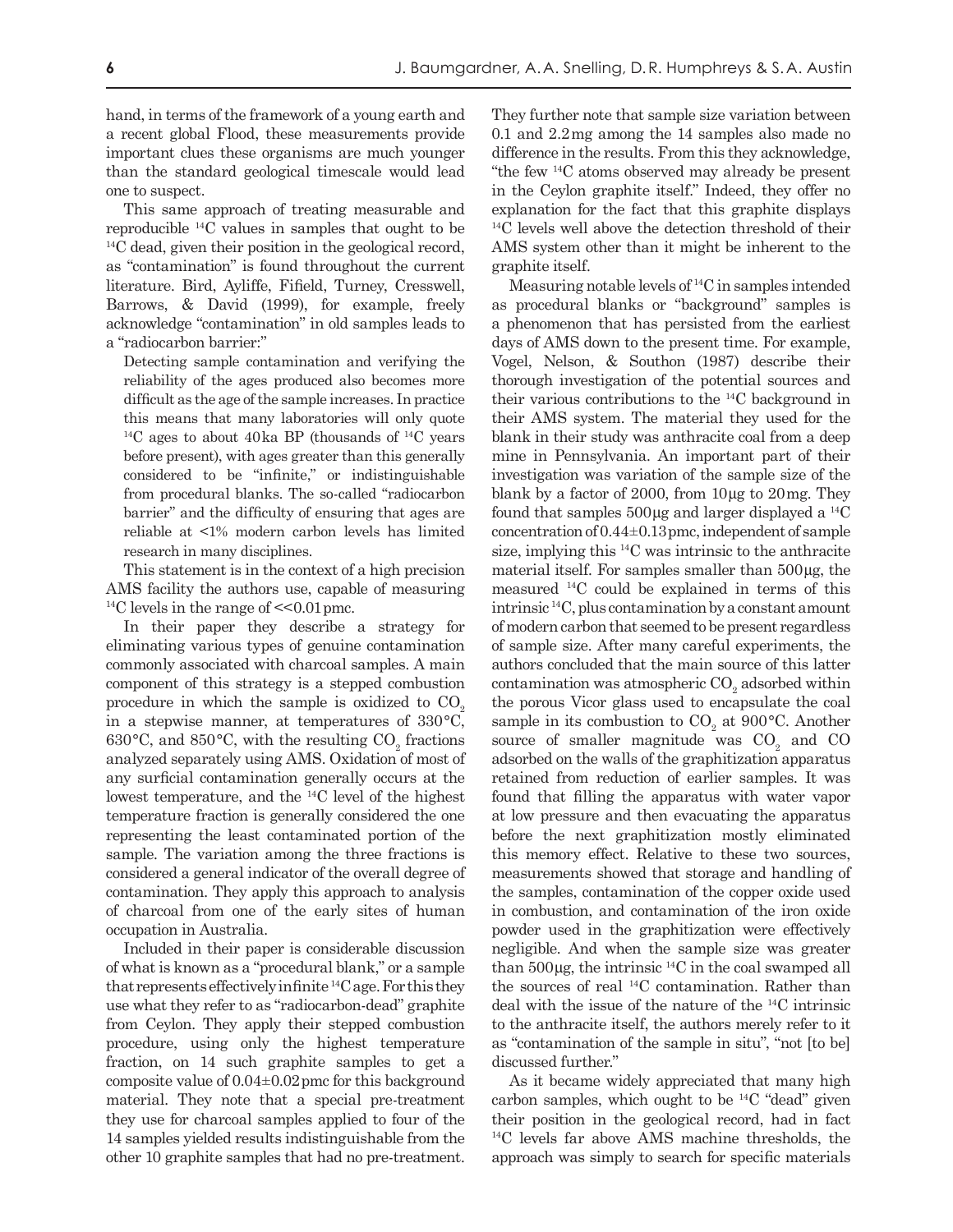that had as low a 14C background level as possible.For example, Beukens (1990), at the IsoTrace Laboratory at the University of Toronto, describes measurements on two samples that, from his experience at that time, displayed exceptionally low background 14C levels. He reports 0.077±0.005 pmc from a sample of industrial  $\mathrm{CO}_2$  obtained by combustion of natural gas and 0.076±0.009 pmc from Italian Carrara marble. Previously for his blank material he had used an optical grade calcite (Iceland spar) for which he measured a 14C level of 0.15 to 0.13 pmc. He emphasizes that the pre-treatment, combustion, and hydrolysis techniques applied to these new samples were identical to those normally applied to samples submitted for analysis to his laboratory and these techniques had not changed appreciably in the previous five years. He states,

The lower 14C levels in these [more recent] measurements should therefore be attributed entirely to the lower intrinsic  $^{14}$ C contamination of these samples and not to changes in sample preparation or analysis techniques.

Note that he indeed considers the 14C in all these materials to be "intrinsic," but he has to call it "contamination." In his search for even better procedural blanks, he tested two standard blank materials, a calcite and an anthracite coal, used by the Geological Survey of Canada in their beta decay counting 14C laboratory. These yielded 14C levels of  $0.54\pm0.04$  pmc for the calcite and  $0.36\pm0.03$  pmc for the coal. Beukens noted with moderate alarm that the background corrections being made by many decaycounting radiocarbon dating facilities that had not checked the intrinsic 14C content of their procedural blanks by AMS methods were probably quoting ages systematically older than the actual ages. His AMS analysis of the samples from the Geological Survey of Canada "clearly shows these samples are not 14C-free" since these levels were markedly higher than those from his own natural gas and marble blanks.

AMS analyses reveal carbon from fossil remains of living organisms, regardless of their position in the geological record, consistently contains 14C levels far in excess of the AMS machine threshold, even when extreme pre-treatment methods are applied. Experiments in which the sample size is varied argue compellingly that the 14C is intrinsic to the fossil material and not a result of handling or pretreatment. These conclusions continue to be confirmed in the very latest peer-reviewed papers. Moreover, even non-organic carbon samples appear consistently to yield 14C levels well above machine threshold. Graphite samples formed under metamorphic and reducing conditions in Precambrian limestone environments commonly display 14C values on the order of 0.05 pmc. Most AMS laboratories are now using such Precambrian graphite for their procedural blanks. A good question is what possibly could be the source of the 14C in this material? We conclude that the possibility this  $^{14}$ C is primordial is a reasonable one. Finding 14C in diamond formed in the earth's mantle would provide support for such a conclusion. Establishing that non-organic carbon from the mantle and from Precambrian crustal settings consistently contains inherent 14C well above the AMS detection threshold would, of course, argue the earth itself is less than 100,000 years old, which is orders of magnitude younger than the 4.56 Ga currently believed by the uniformitarian community.

## **Results of RATE 14C AMS Analyses**

Table 2 summarizes the results from ten coal samples prepared by our RATE team and analyzed by one of the foremost AMS laboratories in the world. These measurements were performed using the laboratory's "high precision" procedures which involved four runs on each sample, the results of which were combined as a weighted average and then reduced by  $0.077 \pm 0.005$  pmc to account for a "standard background" of contamination believed to be introduced by sample processing. This standard background value is obtained by measuring the 14C in a purified natural gas. Subtraction of this background value is justified by the assumption that it must represent contamination. Figure 3 displays these AMS analysis results in histogram format.

#### **Details of RATE Sample Selection and Analysis**

The ten samples in Table 2 were obtained from

| Sample  | <b>Coal Seam Name</b> | <b>State</b>    | County     | <b>Geological Interval</b> | $14$ C/C (pmc)  |
|---------|-----------------------|-----------------|------------|----------------------------|-----------------|
| DECS-1  | <b>Bottom</b>         | Texas           | Freestone  | Eocene                     | $0.30\pm0.03$   |
| DECS-11 | <b>Beulah</b>         | North Dakota    | Mercer     | Eocene                     | $0.20 \pm 0.02$ |
| DECS-25 | Pust                  | Montana         | Richland   | Eocene                     | $0.27 \pm 0.02$ |
| DECS-15 | Lower Sunnyside       | Utah            | Carbon     | Cretaceous                 | $0.35 \pm 0.03$ |
| DECS-16 | <b>Blind Canyon</b>   | Utah            | Emery      | Cretaceous                 | $0.10\pm0.03$   |
| DECS-28 | Green                 | Arizona         | Navajo     | Cretaceous                 | $0.18 + 0.02$   |
| DECS-18 | Kentucky #9           | Kentucky        | Union      | Pennsylvanian              | $0.46\pm0.03$   |
| DECS-21 | Lykens Valley #2      | Pennsylvania    | Columbia   | Pennsylvanian              | $0.13 \pm 0.02$ |
| DECS-23 | Pittsburgh            | Pennsylvania    | Washington | Pennsylvanian              | $0.19 \pm 0.02$ |
| DECS-24 | Illinois #6           | <b>Illinois</b> | Macoupin   | Pennsylvanian              | $0.29 \pm 0.03$ |

**Table 2.** Results of AMS 14C analysis of ten RATE coal samples.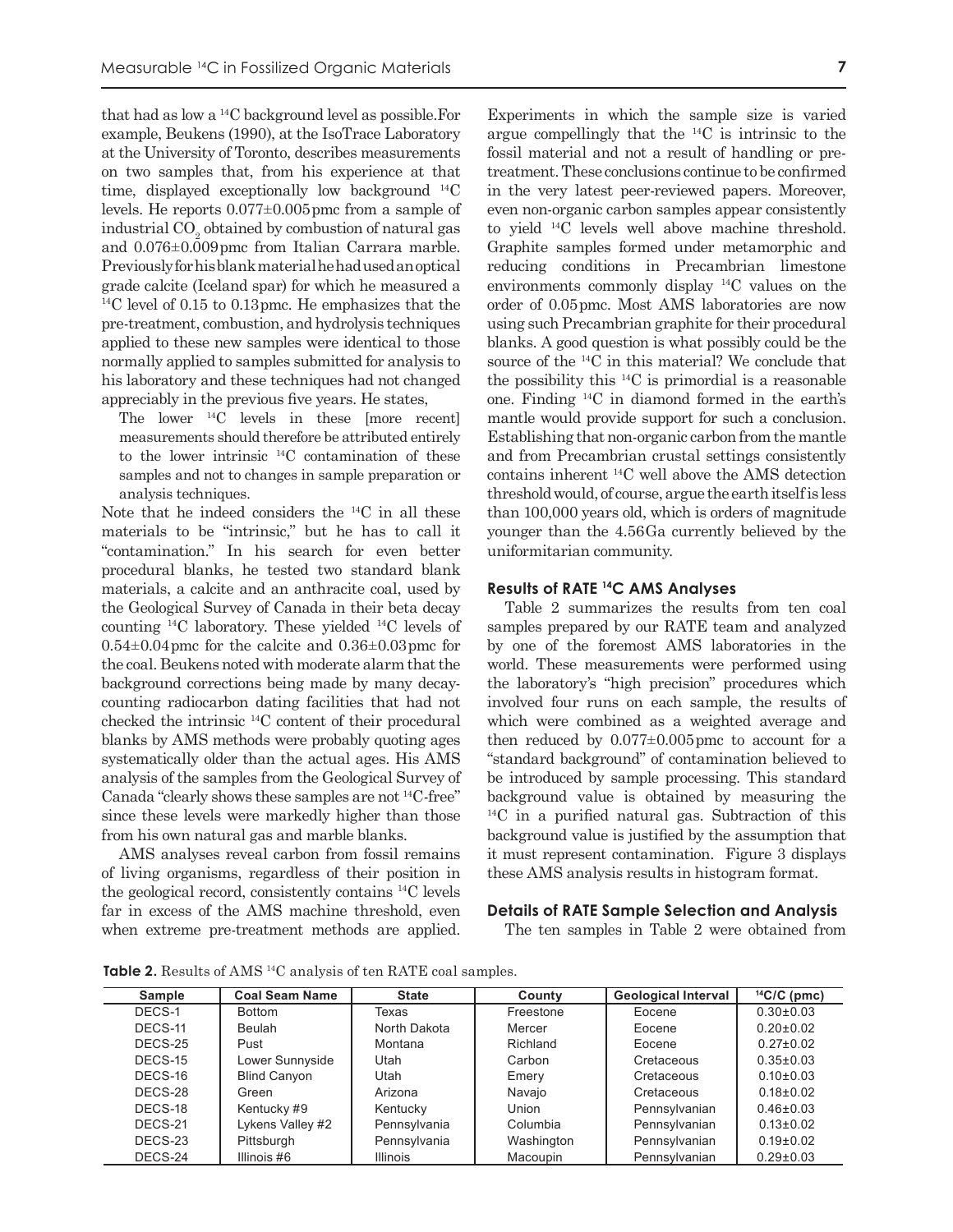

**Figure 3.** Histogram representation of AMS 14C analysis of ten coal samples undertaken by RATE 14C research project.

the U. S. Department of Energy Coal Sample Bank maintained at Penn State University. The coals in this bank are intended to be representative of the economically important coalfields of the United States. The original samples were collected in 400-pound quantities from recently exposed areas of active mines, where they were placed in 30-gallon steel drums with high-density gaskets and purged with argon. As soon as feasible after collection, these large samples were processed to obtain representative 300 g samples with 0.85 mm particle size (20 mesh). These smaller 300 g samples were sealed under argon in foil multilaminate bags and have since been kept in refrigerated storage at  $3^{\circ}$ C. We selected ten of the 33 coals available with an effort to obtain good representation geographically as well as with respect to depth in the geological record. Our ten samples include three Eocene, three Cretaceous, and four Pennsylvanian coals.

The 14C analysis at the AMS laboratory we selected involves first processing the coal samples to make graphite targets and then counting the relative numbers of atoms from the different carbon isotopes in the accelerator mass spectrometer system. The accelerator generates an intense ion beam that ionizes the graphite on the target, while the mass spectrometer

uses electric and magnetic fields to separate different atomic species by mass and charge and counts the numbers of triply ionized 14C, 13C, and 12C atoms. The sample processing consists of three steps: combustion, acetylene synthesis, and graphitization. The coal samples are first combusted to  $CO<sub>2</sub>$  and then converted to acetylene using a lithium carbide synthesis process. The acetylene is then dissociated in a high voltage AC electrical discharge to produce a circular disk of graphite on spherical aluminum pellets that represent the targets for the AMS system. Four separate targets are produced for each sample. Every target is analyzed in a separate AMS run with two modern carbon standards (NBS I oxalic acid). Each target is then analyzed on 16 different spots (organized on two concentric circles). The advantage of this procedure over a single high precision measurement is that a variance check (typically a T-test) can be performed for the 16 spots on each target. If an individual target fails this variance test, it is rejected. While this has advantages for any kind of sample, it is particularly useful for samples with very low 14C levels because they are especially sensitive to contamination. While great care is taken to prevent target contamination after the graphitization step, it nevertheless can happen. Any contaminated spot or any contaminated target would bias the average. This variance test attempts to identify and eliminate this source of error.

Table 3 gives the measurements in pmc from the four separate targets for our ten coal samples. The numbers in parentheses are the percent errors, calculated from the 14C count rate of the sample and the two NBS standards and from the transmission of errors in the 12C and 13C current measurements of the sample and two standards. The composite results in Table 2 represent the weighted averages of these numbers in Table 3 and the subtraction of a standard background of 0.077±0.005 pmc.

The background standard of this AMS laboratory is  $\text{CO}_2$  from purified natural gas that provides their background level of 0.077±0.005 pmc. This same laboratory obtains values of 0.076±0.009 pmc and 0.071±0.009 pmc, respectively, for Carrara Marble

**Table 3.** Detailed AMS <sup>14</sup>C measurements for 10 RATE coal samples in pmc.

| Sample  | <b>Target 1</b> | Target 2        | Target 3        | <b>Target 4</b> |  |  |
|---------|-----------------|-----------------|-----------------|-----------------|--|--|
| DECS-1  | $0.398(12.0\%)$ | $0.355(13.2\%)$ | $0.346(15.1\%)$ | $0.346(15.1\%)$ |  |  |
| DECS-11 | 0.237(18.2%)    | 0.303(14.8%)    | 0.292(17.8%)    | 0.294(17.2%)    |  |  |
| DECS-25 | 0.342(13.3%)    | 0.359(15.3%)    | $0.352(14.2\%)$ | 0.328(14.8%)    |  |  |
| DECS-15 | $0.416(13.1\%)$ | 0.465(12.2%)    | 0.467(12.2%)    | 0.377(13.6%)    |  |  |
| DECS-16 | $0.184(25.0\%)$ | 0.233(21.8%)    | 0.141(38.4%)    | $0.163(34.0\%)$ |  |  |
| DECS-28 | 0.203(18.3%)    | 0.379(14.5%)    | $0.204(21.2\%)$ | $0.204(21.2\%)$ |  |  |
| DECS-18 | 0.533(11.8%)    | 0.539(11.4%)    | 0.492(11.6%)    | $0.589(10.0\%)$ |  |  |
| DECS-21 | $0.183(22.0\%)$ | $0.194(20.0\%)$ | 0.230(18.2%)    | $0.250(18.0\%)$ |  |  |
| DECS-23 | 0.225(18.1%)    | 0.266(13.8%)    | 0.246(18.7%)    | $0.349(13.2\%)$ |  |  |
| DECS-24 | 0.334(19.7%)    | 0.462(17.5%)    | 0.444(13.4%)    | 0.252(25.8%)    |  |  |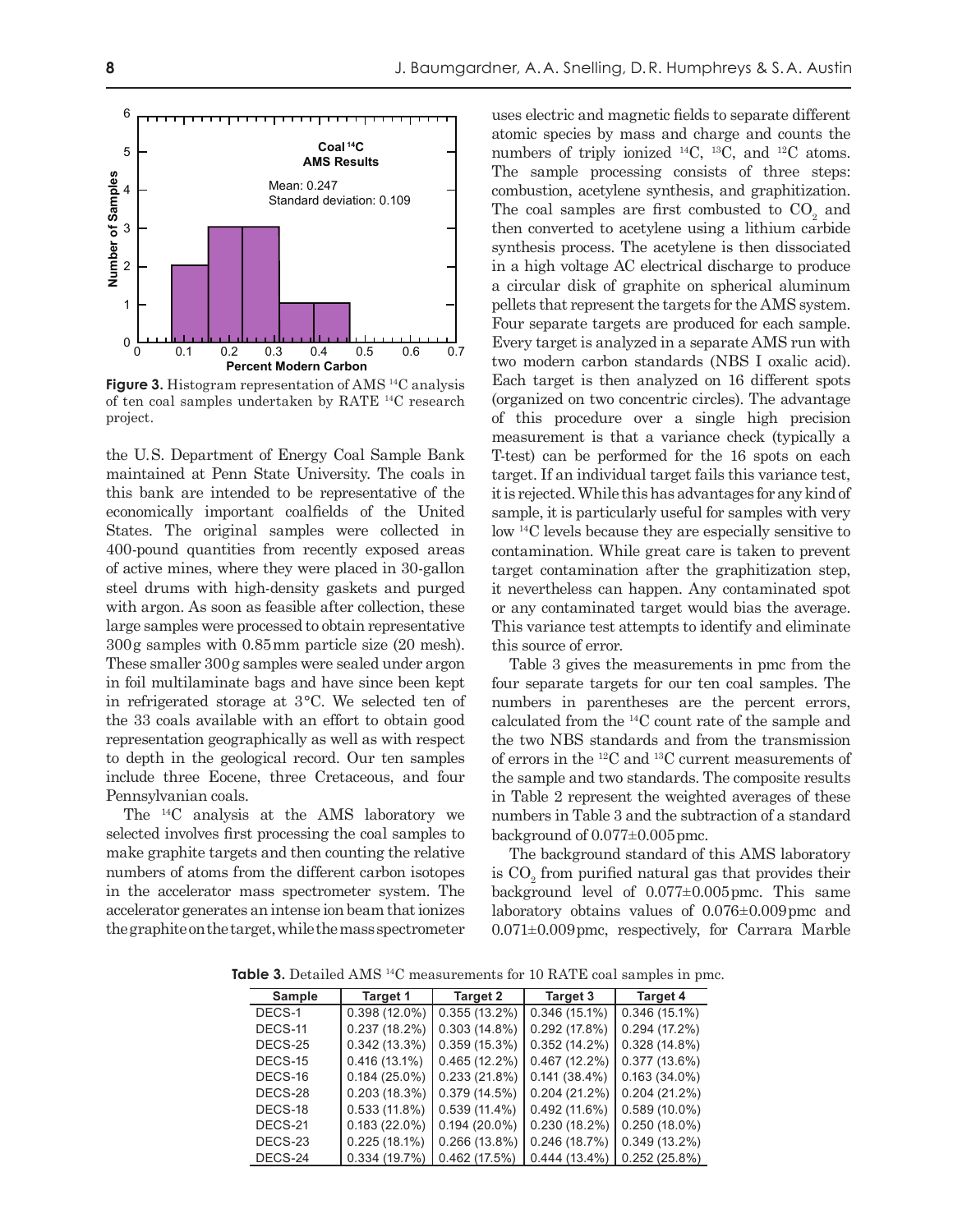(IAEA Standard Radiocarbon Reference Material C1) and optical-grade calcite from Island spar. They claim this is one of the lowest background levels quoted among AMS labs, and they attribute this low background to their special graphitization technique. They emphasize backgrounds this low cannot be realized with any statistical significance through only one or two measurements, but many measurements are required to obtain a robust determination.

The laboratory has carefully studied the sources of error within its AMS hardware, and regular tests are performed to ensure these remain small. According to these studies, errors in the spectrometer are very low and usually below the detection limit since the spectrometer is energy dispersive and identifies the ion species by energy loss. The detector electronic noise, the mass spectrometric inferences (the E/q and  $mE/q<sup>2</sup>$  ambiguities), and the cross contamination all contribute less than 0.0004 pmc to the background. Ion source contamination as a result of previous samples (ion source memory) is a finite contribution because 50–80% of all sputtered carbon atoms are not extracted as carbon ions and are therefore dumped into the ion source region. To limit this ion source memory effect, the ion source is cleaned every two weeks and critical parts are thrown away. This keeps the ion source contamination at approximately 0.0025 pmc for the duration of a two-week run. Regular spot checks of these contributions are performed with a zone-refined, reactor-grade graphite sample (measuring  $^{14}$ C/<sup>12</sup>C ratios), and blank aluminum target pellets (measuring 14C only).

The laboratory claims most of their quoted system background arises from sample processing. This processing involves combustion (or hydrolysis in the case of carbonate samples), acetylene synthesis, and graphitization. Yet careful and repeated analysis of their methods over more than 15 years have convinced them that very little contamination is associated with the combustion or hydrolysis procedures and almost none with their electrical dissociation graphitization process. By elimination they conclude that the acetylene synthesis must contribute almost all of the system background. But they can provide little tangible evidence it actually does. Our assessment from the information we have is that the system background arises primarily from 14C intrinsic to the background standards themselves. The values we report in Table 2 and Figure 3 nevertheless include the subtraction of the laboratory's standard background. In any case, the measured 14C/C values are notably above their background value.

# **Making Sense of the 14C Data**

How does one make sense of these 14C measurements that yield a uniformitarian ages of 40,000–60,000 years for organic samples, such as our coal samples, that have uniformitarian ages of 40–350 million years based on long half-life isotope methods applied to surrounding host rocks? Clearly there is an inconsistency. Our hypothesis is that the source of the discrepancy is the interpretational framework that underlies these methods. Could the proposition, articulated 180 years ago by Charles Lyell, that "the present is the key to the past" be suspect? Could the standard practice employed all these years by earth scientists and others of extrapolating the processes and rates observed in today's world into the indefinite past not be reliable after all? As authors of this paper we are convinced that there is abundant observational evidence in the geological record that the earth has experienced a global tectonic catastrophe of immense magnitude that is responsible for most of the Phanerozoic geological record. We are persuaded it is impossible any longer to claim that geological processes and rates observable today can account for the majority of the Phanerozoic sedimentary record. To us the evidence is overwhelming that global scale processes operating at rates much higher than any observable on earth today are responsible for this geological change (Austin, 1994; Baumgardner, 1994a, b, 2003). Not only are the 14C data at odds with the standard geological timescale, but the general character of the sedimentary and tectonic record is as well. We realize for many such a view of the geological data is new, or at least controversial. For those new to this possibility we urge reading of some of our papers on this topic (for example, Austin, Baumgardner). We are convinced that not only do the observations strongly support this interpretation of the geological record, but the theoretical framework also now exists to explain it (Baumgardner). Our approach for making sense of these 14C data, therefore, is to do so in the light of a major discontinuity in earth history in its not so distant past, an event we correlate with the Flood described in the Bible as well as in many other ancient documents.

# **What was the Pre-Flood 14C Level?**

What sorts of 14C/C ratios might we expect to find today in organic remains of plants and animals buried in a single global cataclysm correlated with all but the latter part of the Phanerozoic geological record (that is, Cambrian to middle-upper Cenozoic)? Such a cataclysm would have buried a huge amount of carbon from living organisms to form today's coal, oil, and oil shale, probably most of the natural gas, and some fraction of today's fossiliferous limestone. Estimates for the amount of carbon in this inventory are at least a factor of 100 greater than what currently resides in the biosphere (Brown, 1979; Giem, 2001; Scharpenseel & Becker-Heidmann, 1992). This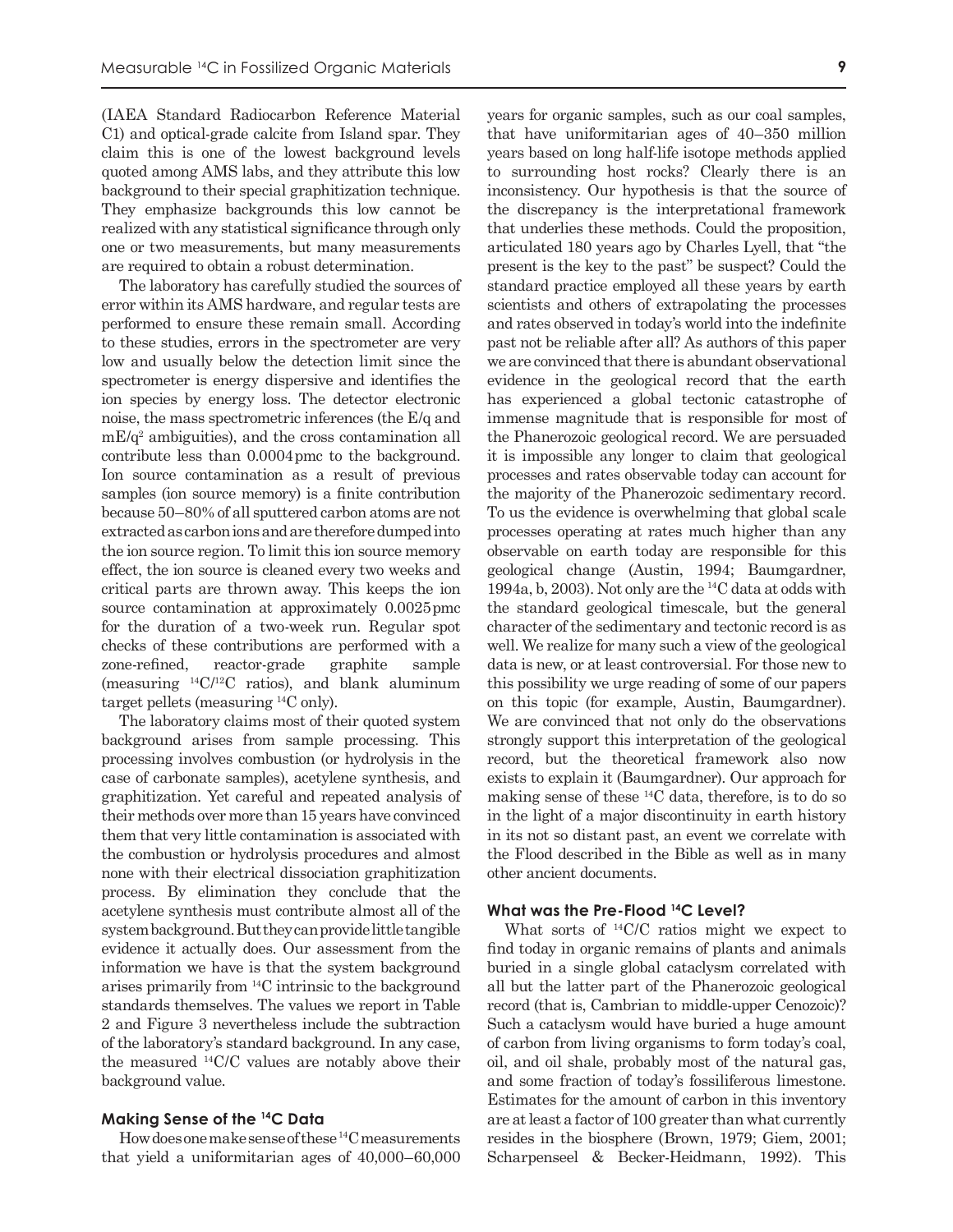implies the biosphere just prior to the cataclysm would have had at least 100 times the total carbon relative to our world today. Living plants and animals would have contained most of this biospheric carbon, with only a tiny fraction of the total in the atmosphere. The vast majority of this carbon would have been  $12^{\circ}$ C, since even today only about one carbon atom in a trillion is 14C.

To estimate the pre-cataclysm 14C/C ratio we of course require an estimate for the amount of <sup>14</sup>C. As a starting point we might assume the total amount was similar to what exists in today's world. If that were the case, and this 14C were distributed uniformly, the resulting 14C/C ratio would be about 1/100 of today's level, or about 1 pmc. This follows from the fact that 100 times more carbon in the biosphere would dilute the available 14C and cause the biospheric 14C/C ratio to be 100 times smaller than today. But this value of 1 pmc is probably an upper limit because there are reasons to suspect the total amount of 14C just prior to the cataclysm was less, possibly much less, than exists today. Two important issues come into play here in regard to the amount of pre-Flood  $^{14}$ C—namely, the initial amount of  $^{14}$ C after creation and the 14C production rate in the span of time between creation and the Flood catastrophe. We have seen already there are hints of primordial 14C in non-biogenic Precambrian materials at levels on the order of 0.05 pmc. This provides a clue that the 14C/C ratio in everything containing carbon just after creation might have been on the order of 0.1 pmc. But it is also likely 14C was added to the biosphere between creation and the Flood. The origin of 14C in today's world is by cosmic ray particles in the upper atmosphere changing a proton in the nucleus of a 14N atom into a neutron to yield a  ${}^{14}$ C atom. Just what the  ${}^{14}$ C production rate prior to the cataclysm might have been is not easily constrained. It could well have been lower than today if the earth's magnetic field strength were higher and resulting cosmic ray flux lower. But perhaps it was not. In any case, given the 5,730-year half-life of <sup>14</sup>C, it is almost certain the less than 2,000 year interval between creation and the Flood was insufficient for 14C to have reached an equilibrium level in the biosphere. If the 14C production rate itself was roughly constant, then the 14C/C ratio in the atmosphere would have been a steadily increasing function of time across this interval. Hence, we conclude the pre-Flood 14C/C ratios were likely no greater than 1 pmc but also highly variable, especially in the case of plants, depending on when during the interval they generated their biomass.

In addition to the preceding considerations, we must also account for the 14C decay that has occurred since the cataclysm. Assuming a constant 14C halflife of 5,730 years, the 14C/C ratio in organic material buried, say, 5,000 years ago would be reduced by an additional factor of 0.55. When we combine all these factors, we conclude it is not at all surprising organic materials buried in the cataclysm should display the roughly 0.05–0.5 pmc we actually observe. We note that when these considerations are included, especially the larger pre-cataclysm carbon inventory, a 14C/C value of 0.24 pmc, for example, is consistent with an actual age of 5,000 years. By contrast, when these considerations are not taken into account, the uniformitarian formula,  $pmc = 100 \times 2^{-t/5730}$ , displayed in graphical form in Figure 1, yields an age of 50,000 years. Yet in *either* case, the 14C ages are still typically orders of magnitude less than those provided by the long half-life radioisotope methods.

In this context it is useful to note that 14C/C levels must have increased dramatically and rapidly just after the cataclysm, assuming near modern rates of <sup>14</sup>C production in the upper atmosphere, due to the roughly hundredfold reduction in the amount of carbon in the biospheric inventory. The large variation in 14C levels between species as well as from the outside to the inside of a single shell as reported by Nadeau et al. (2001) indeed seems to suggest significant spatial and temporal variations in this dynamic period during which the planet was recovering from the cataclysm.

### **Effect of Accelerated Decay on Pre-Flood 14C**

Other RATE projects are building a compelling case that episodes of accelerated nuclear decay must have accompanied the creation of the earth as well as the Genesis Flood (Baumgardner, 2000; Humphreys, Baumgardner, Austin, & Snelling, 2003; Snelling & Armitage, 2003). We believe several billions of years worth of cumulative decay at today's rates must have occurred for isotopes such as 238U during the creation of the physical earth, and we now suspect a significant amount of such decay likely also occurred during the Flood cataclysm. An important issue then arises as to how an episode of accelerated decay during the Flood might have affected a short half-life isotope like 14C. The fact that significant amounts of 14C are measured routinely in fossil material from organisms alive before the cataclysm argues persuasively that only a modest amount of accelerated 14C decay occurred during the cataclysm itself. This suggests the possibility that the fraction of unstable atoms that decayed during the acceleration episode for all of the unstable isotopes might have been roughly the same. If the fraction were exactly the same, this would mean that the acceleration in years for each isotope was proportional to the isotope's half-life. In this case, if  $40K$ , for example, underwent  $400Ma$  of decay during the Flood relative to a present halflife of  $1250$ Ma, then  $^{14}$ C would have undergone (400/1250)\*5730 years = 1,834 years of decay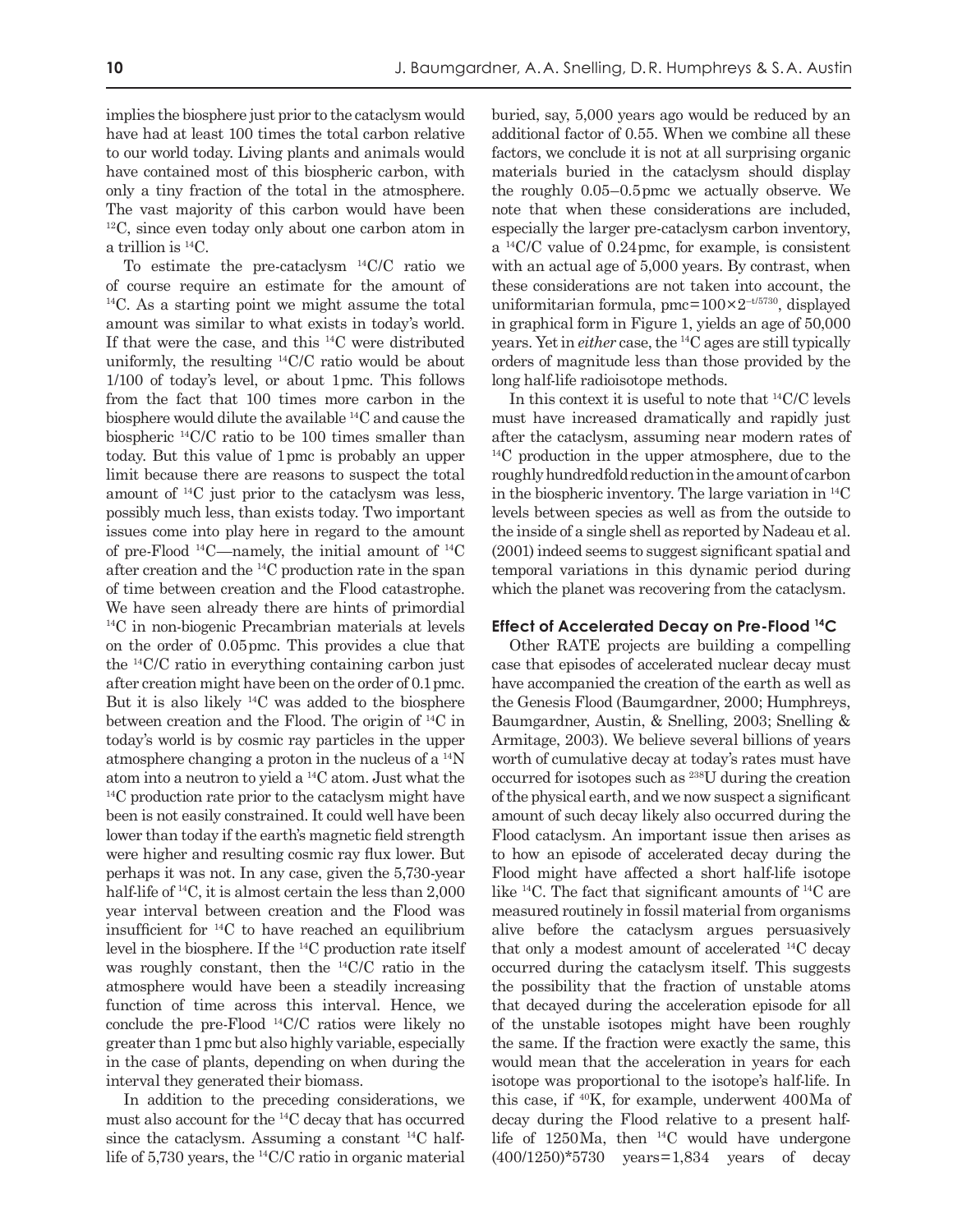during the Flood. This amount of decay represents  $1-2^{-(1834/5730)} = 20\%$  reduction in <sup>14</sup>C as a result of accelerated decay. This is well within the uncertainty of the level of 14C in the pre-Flood world so it has little impact on the larger issues discussed in this paper.

## **Discussion**

The initial vision that high precision AMS methods should make it possible to extend 14C dating of organic materials back as far as 90,000 years has not been realized. The reason seems to be clear. Few, if any, organic samples can be found containing so little 14C! This includes samples uniformitarians presume to be millions, even hundreds of millions, of years old. At face value, this ought to indicate immediately, entirely apart from any consideration of a Flood catastrophe, that life has existed on earth for less than 90,000 years. Although repeated analyses over the years have continued to confirm the <sup>14</sup>C is an intrinsic component of the sample material being tested, such <sup>14</sup>C is still referred to as "contamination" if it is derived from any part of the geological record deemed older than about 100,000 years. To admit otherwise would fatally undermine the uniformitarian framework. For the creationist, however, this body of data represents obvious support for the recent creation of life on earth. Significantly, the research and data underpinning the conclusion that 14C exists in fossil material from all portions of the Phanerozoic record are already established in the standard peer-reviewed literature. And the work has been performed largely by uniformitarians who hold no bias whatever in favor of this outcome. The evidence is now so compelling that additional AMS determinations by creationists on samples from deep within the Phanerozoic record can only make the case marginally stronger than it already is.

Indeed, the AMS results for our ten coal samples, as summarized in Table 2 and Figure 3, fall nicely within the range for similar analyses reported in the radiocarbon literature, as presented in Table 1 and Figure 2(b). Not only are the mean values of the two data sets almost the same, but the variances are also similar. Moreover, when we average the results from our coal samples over geological interval, we obtain mean values of 0.26 pmc for Eocene, 0.21 for Cretaceous, and 0.27 for Pennsylvanian that are remarkably similar to one another. These results, limited as they are, indicate little difference in 14C level as a function of position in the geological record. This is consistent with the young-earth view that the entire fossil record up to somewhere within the middle-upper Cenozoic is the product of a single recent global catastrophe. On the other hand, an explanation for the notable variation in 14C level among the ten samples is not obvious. One possibility is that the <sup>14</sup>C production rate between creation and the Flood was sufficiently high that the 14C levels in the pre-Flood biosphere increased from, say, 0.1 pmc at creation to perhaps as much as 1 pmc just prior to the Flood. Plant material that grew early during this period and survived until the Flood would then contain low levels of 14C, while plant material produced by photosynthetic processes just prior to the cataclysm would contain much higher values. This situation would prevail across all ecological zones on the planet, and so the large variations in 14C levels would appear within all stratigraphic zones that were a product of the Flood.

Moreover, in contrast to the uniformitarian outlook that 14C in samples older than late Pleistocene must be contamination and therefore is of little or no scientific interest, such 14C for the creationist potentially contains vitally important clues to the character of the pre-Flood world. The potential scientific value of these 14C data in our opinion merits a serious creationist research effort to measure the 14C content in fossil organic material from a wide variety of pre-Flood environments, both marine and terrestrial. Systematic variations in 14C levels, should they be discovered, conceivably could provide important constraints on the time history of 14C levels and 14C production, the pattern of atmospheric circulation, the pattern of oceanic circulation, and the carbon cycle in general in the pre-Flood world.

Furthermore, a careful study of the 14C content of carbon that has not been cycled through living organisms, especially carbonates, graphites, and diamonds from environments believed to pre-date life on earth, could potentially place very strong constraints on the age of the earth itself. The data already present in the peer-reviewed radiocarbon literature suggests there is indeed intrinsic 14C in such materials that cannot be attributed to contamination. If this conclusion proves robust, these reported 14C levels then place a hard limit on the age of the earth of less than 100,000 years, even when viewed from a uniformitarian perspective. We believe a creationist research initiative focused on this issue deserves urgent support.

#### **Conclusion**

The careful investigations performed by scores of researchers in more than a dozen AMS facilities in several countries over the past 20 years to attempt to identify and eliminate sources of contamination in AMS 14C analyses have, as a by-product, served to establish beyond any reasonable doubt the existence of intrinsic 14C in remains of living organisms from all portions of the Phanerozoic record. Such samples, with "ages" from 1–500 Ma as determined by other radioisotope methods applied to their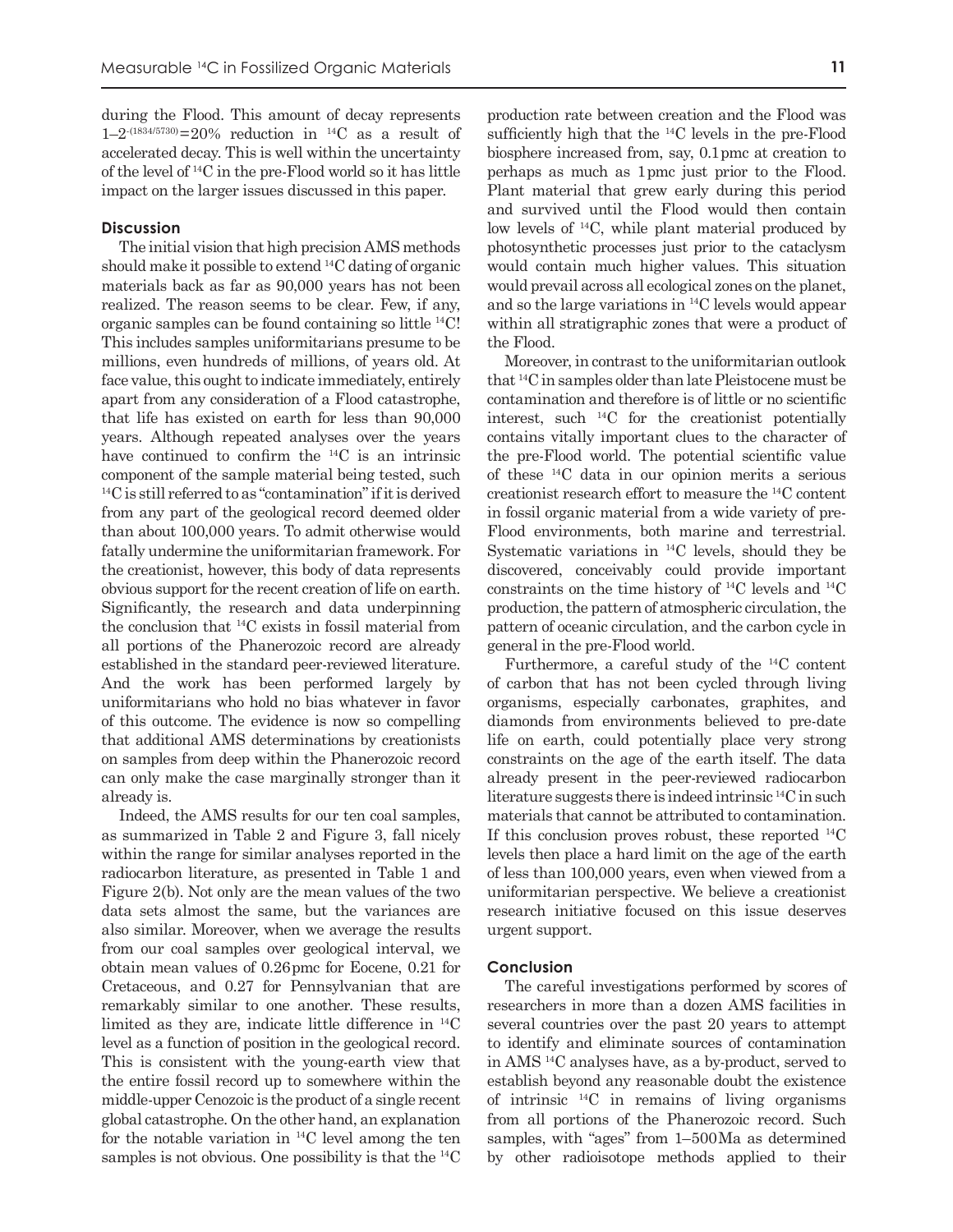geological context, consistently display 14C levels that are far above the AMS machine threshold, reliably reproducible, and typically in the range of  $0.1-0.5$  pmc. But such levels of intrinsic  $^{14}$ C represent a momentous difficulty for uniformitarianism. A mere 250,000 years corresponds to 43.6 half-lives for 14C. One gram of modern carbon contains about  $6 \times 10^{10}$  <sup>14</sup>C atoms, and 43.6 half-lives worth of decay reduces that number by a factor of  $7 \times 10^{-14}$ . Not a single atom of 14C should remain in a carbon sample of this size after 250,000 years (not to mention one million or 50 million or 250 million years). A glaring (thousand-fold) inconsistency that can no longer be ignored in the scientific world exists between the AMS-determined 14C levels and the corresponding rock ages provided by 238U, 87Rb, and 40K techniques. We believe the chief source for this inconsistency to be the uniformitarian assumption of time-invariant decay rates. Other research reported by our RATE group also supports this conclusion (Baumgardner, 2000; Humphreys et al, 2003; Snelling & Armitage, 2003). Regardless of the source of the inconsistency, the fact that 14C, with a half-life of only 5,730 years, is readily detected throughout the Phanerozoic part of the geological record argues the half billion years of time uniformitarians assign to this portion of earth history is likely incorrect. The relatively narrow range of 14C/C ratios further suggests the Phanerozoic organisms may all have been contemporaries and that they perished simultaneously in the not so distant past. Finally, we note there are hints that 14C currently exists in carbon from environments sealed from biospheric interchange since very early in the earth history. We therefore conclude the 14C evidence provides significant support for a model of earth's past involving a recent global Flood cataclysm and possibly also for a young age for the earth itself.

### **Acknowledgments**

We would like to thank Paul Giem for the helpful input he provided in this project. We would also like to express earnest appreciation to the RATE donors who provided the financial means to enable us to undertake 14C analysis of our own suite of samples.

#### **References**

- Aerts-Bijma, A. T., Meijer, H. A. J., & van der Plicht, J. (1997). AMS sample handling in Groningen. *Nuclear Instruments and Methods in Physics Research B, 123*, 221–225.
- Arnold, M., Bard, E., Maurice, P., & Duplessy, J.C. (1987).<br><sup>14</sup>C dating with the Gif-sur-Yvette Tandetron Accelerator: Status report. *Nuclear Instruments and Methods in Physics Research B, 29*, 120–123.
- Austin, S. A., Baumgardner, J. R., Humphreys, D. R., Snelling, A. A., Vardiman, L., & Wise, K. P. (1994). Catastrophic plate tectonics: A global Flood model of earth history. In

R. E. Walsh (Ed.), *Proceedings of the third international conference on creationism* (pp. 609–621). Pittsburgh, Pennsylvania: Creation Science Fellowship.

- Baumgardner, J.R. (1994). Computer modeling of the largescale tectonics associated with the Genesis Flood. In R. E. Walsh (Ed.), *Proceedings of the third international conference on creationism* (pp. 49–62). Pittsburgh, Pennsylvania: Creation Science Fellowship.
- Baumgardner, J.R. (1994). Runaway subduction as the driving mechanism for the Genesis Flood. In R. E. Walsh (Ed.), *Proceedings of the third international conference on creationism* (pp. 63–75). Pittsburgh, Pennsylvania: Creation Science Fellowship.
- Baumgardner, J.R. (2003). Catastrophic plate tectonics: The physics behind the Genesis Flood. In R.L. Ivey (Ed.), *Proceedings of the fifth international conference on creationism* (pp. 113–126). Pittsburgh, Pennsylvania: Creation Science Fellowship.
- Baumgardner, J. R. (2000). Distribution of radioactive isotopes in the earth. In L. Vardiman, A. A. Snelling, & E. F. Chaffin (Eds.), *Radioisotopes and the age of the earth: A youngearth creationist research initiative* (pp. 49–94). El Cajon, California: Institute for Creation Research & St. Joseph, Missouri: Creation Research Society.
- Beukens, R.P. (1990). High-precision intercomparison at Isotrace. *Radiocarbon, 32*, 335–339.
- Beukens, R.P. (1992). Radiocarbon Accelerator Mass Spectrometry: Background, precision, and accuracy. In R. E. Taylor, A. Long, & R. S. Kra (Eds.), *Radiocarbon after four decades: An interdisciplinary perspective* (pp. 230–239). New York: Springer-Verlag.
- Beukens, R.P. (1993). Radiocarbon Accelerator Mass Spectrometry: Background and contamination. *Nuclear Instruments and Methods in Physics Research B, 79*, 620–623.
- Beukens, R. P., Gurfinkel, D. M., & Lee, H. W. (1992). Progress at the Isotrace Radiocarbon Facility. *Radiocarbon, 28*, 229–236.
- Bird, M.I., Ayliffe, L.K., Fifield, L.K., Turney, C.S.M., Cresswell, R.G., Barrows, T.T., & David, B. (1999). Radiocarbon dating of "old" charcoal using a wet oxidation, stepped-combustion procedure. *Radiocarbon, 41*(2), 127–140.
- Bonani, G., Hofmann, H. -J., Morenzoni, E., Nessi, M., Suter, M., & Wölffi, W. (1986). The ETH/SIN dating facility: A status report. *Radiocarbon, 28*, 246–255.
- Brown, R. H. (1979). The interpretation of C-14 dates. *Origins, 6*, 30–44.
- Donahue, D.J., Beck, J.W., Biddulph, D., Burr, G.S., Courtney, C., Damon, P.E., Hatheway, A.L., Hewitt, L., Jull, A. J. T., Lange, T., Lifton, N., Maddock, R., McHargue, L. R., O'Malley, J. M., & Toolin, L. J. (1997). Status of the NSF-Arizona AMS Laboratory. *Nuclear Instruments and Methods in Physics Research B, 123*, 51–56.
- Donahue, D. J., Jull, A. J. T., & Toolin, L. J. (1990). Radiocarbon measurements at the University of Arizona AMS Facility. *Nuclear Instruments and Methods in Physics Research B, 52*, 224–228.
- Donahue, D.J., Jull, A.J.T., & Zabel, T.H. (1984). Results of radioisotope measurements at the NSF-University of Arizona tandem Accelerator Mass Spectrometer facility. *Nuclear Instruments and Methods in Physics Research B,*